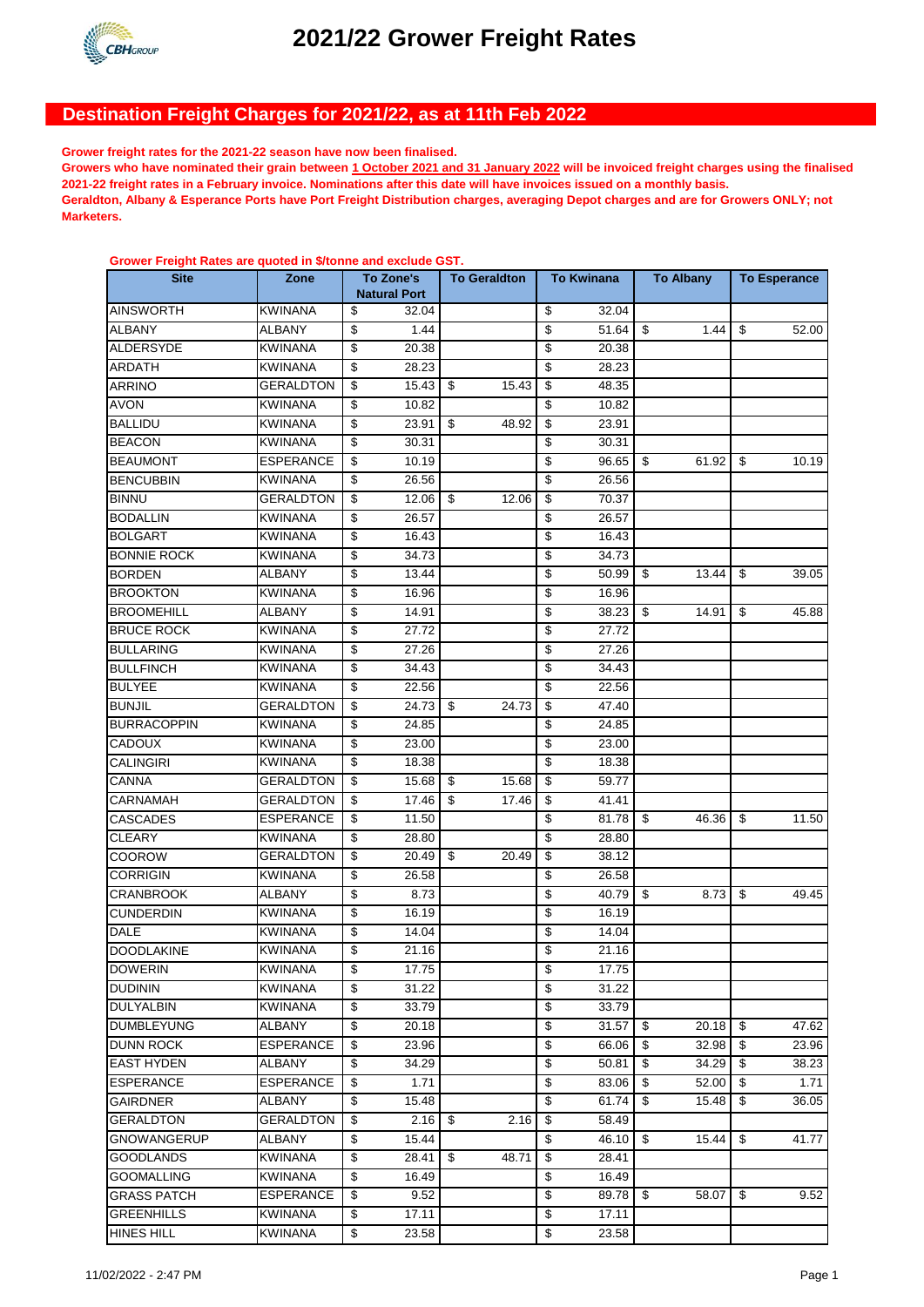

# **Destination Freight Charges for 2021/22, as at 11th Feb 2022**

**Grower freight rates for the 2021-22 season have now been finalised.** 

**Growers who have nominated their grain between 1 October 2021 and 31 January 2022 will be invoiced freight charges using the finalised 2021-22 freight rates in a February invoice. Nominations after this date will have invoices issued on a monthly basis. Geraldton, Albany & Esperance Ports have Port Freight Distribution charges, averaging Depot charges and are for Growers ONLY; not Marketers.**

| <u>Olower Freight Nates are quoted in wronne and exclude Oo H</u><br><b>Site</b> | Zone             | To Zone's<br><b>Natural Port</b> |       | <b>To Geraldton</b> | <b>To Kwinana</b> |       | <b>To Albany</b> |       | <b>To Esperance</b> |       |
|----------------------------------------------------------------------------------|------------------|----------------------------------|-------|---------------------|-------------------|-------|------------------|-------|---------------------|-------|
|                                                                                  |                  |                                  |       |                     |                   |       |                  |       |                     |       |
| <b>HOLLAND ROCKS</b>                                                             | <b>ALBANY</b>    | \$                               | 24.87 |                     | \$                | 52.87 | \$               | 24.87 | \$                  | 38.44 |
| <b>HOLLETON</b>                                                                  | <b>KWINANA</b>   | \$                               | 37.62 |                     | \$                | 37.62 |                  |       |                     |       |
| <b>HYDEN</b>                                                                     | <b>ALBANY</b>    | \$                               | 29.19 |                     | \$                | 41.22 | \$               | 29.19 | \$                  | 40.21 |
| <b>JACUP</b>                                                                     | <b>ALBANY</b>    | \$                               | 22.51 |                     | \$                | 61.07 | \$               | 22.51 | \$                  | 29.74 |
| <b>JUBUK</b>                                                                     | <b>KWINANA</b>   | \$                               | 25.77 |                     | \$                | 25.77 |                  |       |                     |       |
| <b>KALANNIE</b>                                                                  | <b>KWINANA</b>   | \$                               | 24.88 | \$<br>49.70         | \$                | 24.88 |                  |       |                     |       |
| <b>KARLGARIN</b>                                                                 | ALBANY           | \$                               | 29.45 |                     | \$                | 39.46 | \$               | 29.45 | \$                  | 41.86 |
| <b>KATANNING</b>                                                                 | ALBANY           | \$                               | 18.73 |                     | \$                | 35.87 | \$               | 18.73 | \$                  | 47.84 |
| <b>KELLERBERRIN</b>                                                              | <b>KWINANA</b>   | \$                               | 19.03 |                     | \$                | 19.03 |                  |       |                     |       |
| <b>KIRWAN</b>                                                                    | KWINANA          | \$                               | 24.21 | \$<br>52.20         | \$                | 24.21 |                  |       |                     |       |
| <b>KOJANEERUP</b>                                                                | ALBANY           | \$                               | 10.32 |                     | \$                | 56.62 | \$               | 10.32 | \$                  | 44.87 |
| <b>KOJONUP</b>                                                                   | ALBANY           | \$                               | 18.00 |                     | \$                | 34.66 | \$               | 18.00 | \$                  | 52.13 |
| <b>KONDININ</b>                                                                  | <b>KWINANA</b>   | \$                               | 30.45 |                     | \$                | 30.45 |                  |       |                     |       |
| <b>KONNONGORRING</b>                                                             | <b>KWINANA</b>   | \$                               | 19.15 |                     | \$                | 19.15 |                  |       |                     |       |
| <b>KOORDA</b>                                                                    | <b>KWINANA</b>   | \$                               | 23.00 |                     | \$                | 23.00 |                  |       |                     |       |
| <b>KUKERIN</b>                                                                   | <b>ALBANY</b>    | \$                               | 22.47 |                     | \$                | 36.26 | \$               | 22.47 | \$                  | 43.79 |
| <b>KULIN</b>                                                                     | <b>KWINANA</b>   | \$                               | 30.45 |                     | \$                | 30.45 |                  |       |                     |       |
| <b>KWINANA</b>                                                                   | <b>KWINANA</b>   | \$                               |       |                     | \$                |       |                  |       |                     |       |
| <b>LAKE GRACE</b>                                                                | <b>ALBANY</b>    | \$                               | 22.62 |                     | \$                | 40.92 | \$               | 22.62 | \$                  | 39.26 |
| <b>LAKE KING</b>                                                                 | <b>ESPERANCE</b> | \$                               | 24.29 |                     | \$                | 60.89 | \$               | 37.69 | \$                  | 24.29 |
| <b>LAKE VARLEY</b>                                                               | <b>ESPERANCE</b> | \$                               | 27.56 |                     | \$                | 56.92 | \$               | 42.18 | \$                  | 27.56 |
| <b>LATHAM</b>                                                                    | <b>GERALDTON</b> | \$                               | 27.15 | \$<br>27.15         | \$                | 45.49 |                  |       |                     |       |
| <b>MARCHAGEE</b>                                                                 | GERALDTON        | \$                               | 22.29 | \$<br>22.29         | \$                | 35.33 |                  |       |                     |       |
| <b>MAWSON</b>                                                                    | <b>KWINANA</b>   | \$                               | 19.07 |                     | \$                | 19.07 |                  |       |                     |       |
| <b>MCLEVIE</b>                                                                   | <b>KWINANA</b>   | \$                               | 26.44 | \$<br>43.03         | \$                | 26.44 |                  |       |                     |       |
| <b>MECKERING</b>                                                                 | <b>KWINANA</b>   | \$                               | 15.38 |                     | \$                | 15.38 |                  |       |                     |       |
| <b>MEENAAR</b>                                                                   | <b>KWINANA</b>   | \$                               | 13.06 |                     |                   |       |                  |       |                     |       |
| <b>MERREDIN</b>                                                                  | <b>KWINANA</b>   | \$                               | 22.15 |                     | \$                | 22.15 |                  |       |                     |       |
| <b>MGC</b>                                                                       | <b>KWINANA</b>   | \$                               | 4.91  |                     | \$                | 4.91  |                  |       |                     |       |
| <b>MILING</b>                                                                    | <b>KWINANA</b>   | \$                               | 23.35 | \$<br>45.71         | \$                | 23.35 |                  |       |                     |       |
| <b>MINDARABIN</b>                                                                | ALBANY           | \$                               | 18.00 |                     | \$                | 49.56 | \$               | 18.00 | \$                  | 38.81 |
| <b>MINGENEW</b>                                                                  | GERALDTON        | \$                               | 10.80 | \$<br>10.80         | \$                | 50.75 |                  |       |                     |       |
| <b>MIRAMBEENA</b>                                                                | ALBANY           | \$                               | 1.44  |                     | \$                | 53.06 | \$               | 1.44  | \$                  | 52.38 |
| <b>MOGUMBER</b>                                                                  | <b>KWINANA</b>   | \$                               | 16.37 |                     | \$                | 16.37 |                  |       |                     |       |
| <b>MOONYOONOOKA</b>                                                              | GERALDTON        | \$                               | 2.16  | \$<br>2.16          | \$                | 61.85 |                  |       |                     |       |
| <b>MOORA</b>                                                                     | <b>KWINANA</b>   | \$                               | 19.66 | \$<br>38.64         | \$                | 19.66 |                  |       |                     |       |
| <b>MOORINE ROCK</b>                                                              | <b>KWINANA</b>   | \$                               | 28.62 |                     | \$                | 28.62 |                  |       |                     |       |
| <b>MORAWA</b>                                                                    | <b>GERALDTON</b> | \$                               | 16.79 | \$<br>16.79         | \$                | 54.46 |                  |       |                     |       |
| <b>MOULYINNING</b>                                                               | ALBANY           | \$                               | 22.33 |                     | \$                | 35.18 | - \$             | 22.33 | \$                  | 45.68 |
| <b>MOUNT KOKEBY</b>                                                              | <b>KWINANA</b>   | \$                               | 17.62 |                     | \$                | 17.62 |                  |       |                     |       |
| <b>MOUNT MADDEN</b>                                                              | <b>ESPERANCE</b> | \$                               | 21.62 |                     | \$                | 65.22 | \$               | 35.82 | \$                  | 21.62 |
| <b>MOUNT WALKER</b>                                                              | <b>KWINANA</b>   | \$                               | 34.87 |                     | \$                | 34.87 |                  |       |                     |       |
| <b>MUKINBUDIN</b>                                                                | KWINANA          | \$                               | 28.19 |                     | \$                | 28.19 |                  |       |                     |       |
| <b>MULLEWA</b>                                                                   | GERALDTON        | \$                               | 12.55 | \$<br>12.55         | \$                | 64.78 |                  |       |                     |       |
| <b>MUNGLINUP</b>                                                                 | ESPERANCE        | \$                               | 11.59 |                     | \$                | 74.58 | \$               | 41.09 | \$                  | 11.59 |
| <b>MUNTADGIN</b>                                                                 | KWINANA          | \$                               | 29.37 |                     | \$                | 29.37 |                  |       |                     |       |
| NAREMBEEN                                                                        | KWINANA          | \$                               | 30.25 |                     | \$                | 30.25 |                  |       |                     |       |
| <b>NARNGULU</b>                                                                  | GERALDTON        | \$                               | 2.16  | \$<br>2.16          | \$                | 61.85 |                  |       |                     |       |
| <b>NARRAKINE</b>                                                                 | <b>KWINANA</b>   | \$                               | 15.65 |                     | \$                | 15.65 |                  |       |                     |       |
| <b>NEMBUDDING</b>                                                                | <b>KWINANA</b>   | $\overline{\mathbf{e}}$          | 24.74 |                     | \$                | 24.74 |                  |       |                     |       |

### **Grower Freight Rates are quoted in \$/tonne and exclude GST.**